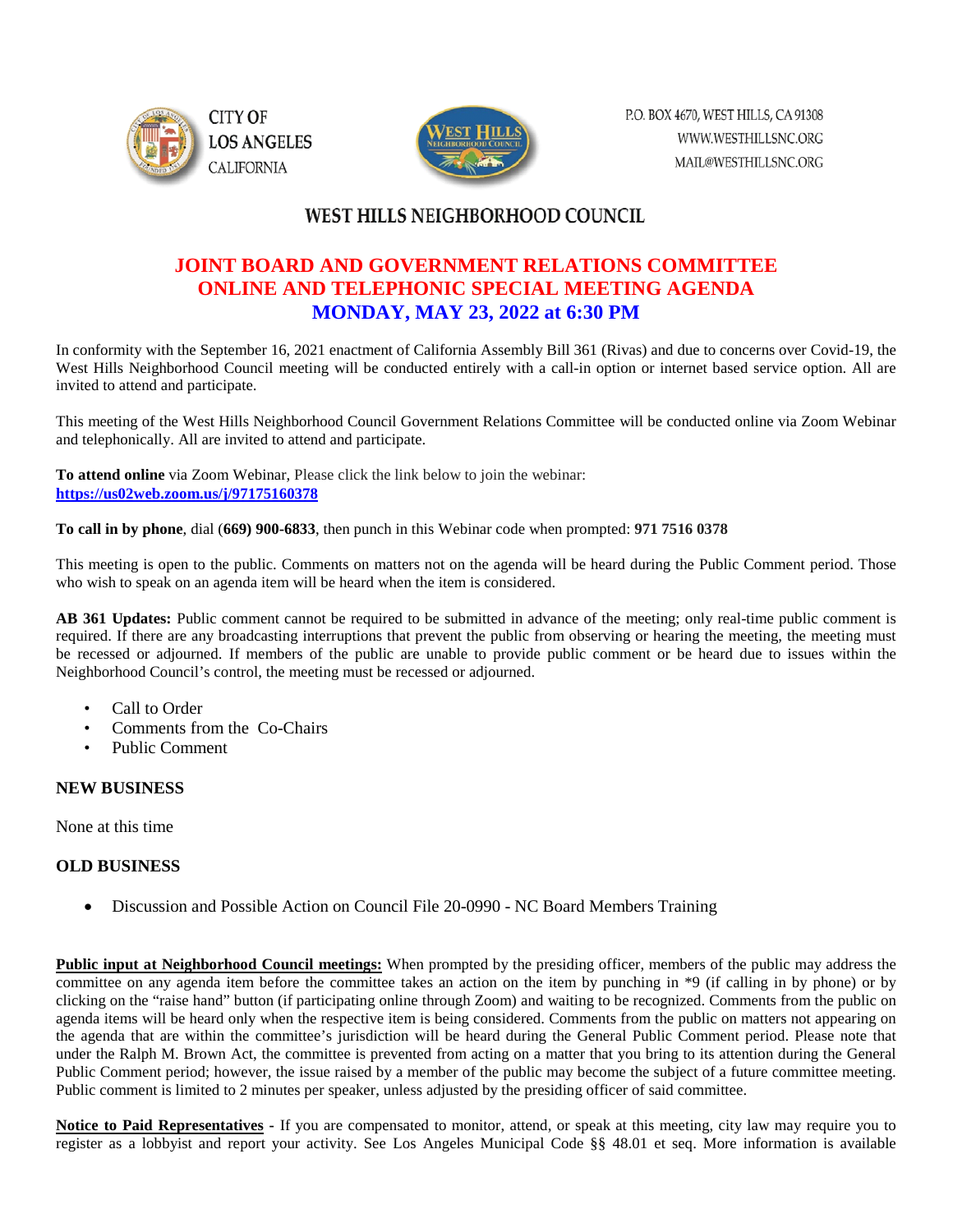at [ethics@lacity.org/lobbying.](mailto:) For assistance, please contact the Ethics Commission at (213) 978-1960 or [ethics.commission@lacity.org](mailto:)

**Public Posting of Agendas**: WHNC agendas are posted for public review at Shadow Ranch Park, 22633 Vanowen St., West Hills, CA 91307 or at our website, [www.westhillsnc.org](http://www.westhillsnc.org/) You can also receive our agendas via email by subscribing to the City of Los Angeles Early Notification System at [www.lacity.org/government/Subscriptions/NeighborhoodCouncils/index](http://www.lacity.org/government/Subscriptions/NeighborhoodCouncils/index)

**The Americans With Disabilities Act**: As a covered entity under Title II of the Americans with Disabilities Act, the City of Los Angeles does not discriminate on the basis of disability and, upon request, will provide reasonable accommodation to ensure equal access to its programs, services and activities. Sign language interpreters, assistive listening devices and other auxiliary aids and/or services may be provided upon request. To ensure availability of services, please make your request at least three business days (72 hours) prior to the meeting you wish to attend by contacting via email [NCSupport@lacity.org](mailto:NCSupport@lacity.org) or calling (213) 978-1551. If you are hearing impaired please call 711.

**Public Access of Records**: In compliance with Government Code Section 54957.5, non-exempt writings that are distributed to a majority or all of the board in advance of a meeting may be viewed at the meeting where such writing was considered or by contacting the WHNC's executive director via email at [michelle.ritchie@westhillsnc.org](mailto:michelle.ritchie@westhillsnc.org) Requests can be made for a copy of a record related to an item on the agenda.

**Reconsideration and Grievance Process:** For information on the WHNC's process for board action reconsideration, stakeholder grievance policy or any other procedural matters related to this Council, please consult the WHNC Bylaws. The Bylaws are available at our website, [www.westhillsnc.org](http://www.westhillsnc.org/)

**Servicios De Traduccion**: Si requiere servicios de traducción, favor de avisar al Concejo Vecinal 3 días de trabajo (72 horas) antes del evento. Por favor contacte [Michelle.Ritchie@westhillsnc.org](mailto:Michelle.Ritchie@westhillsnc.org)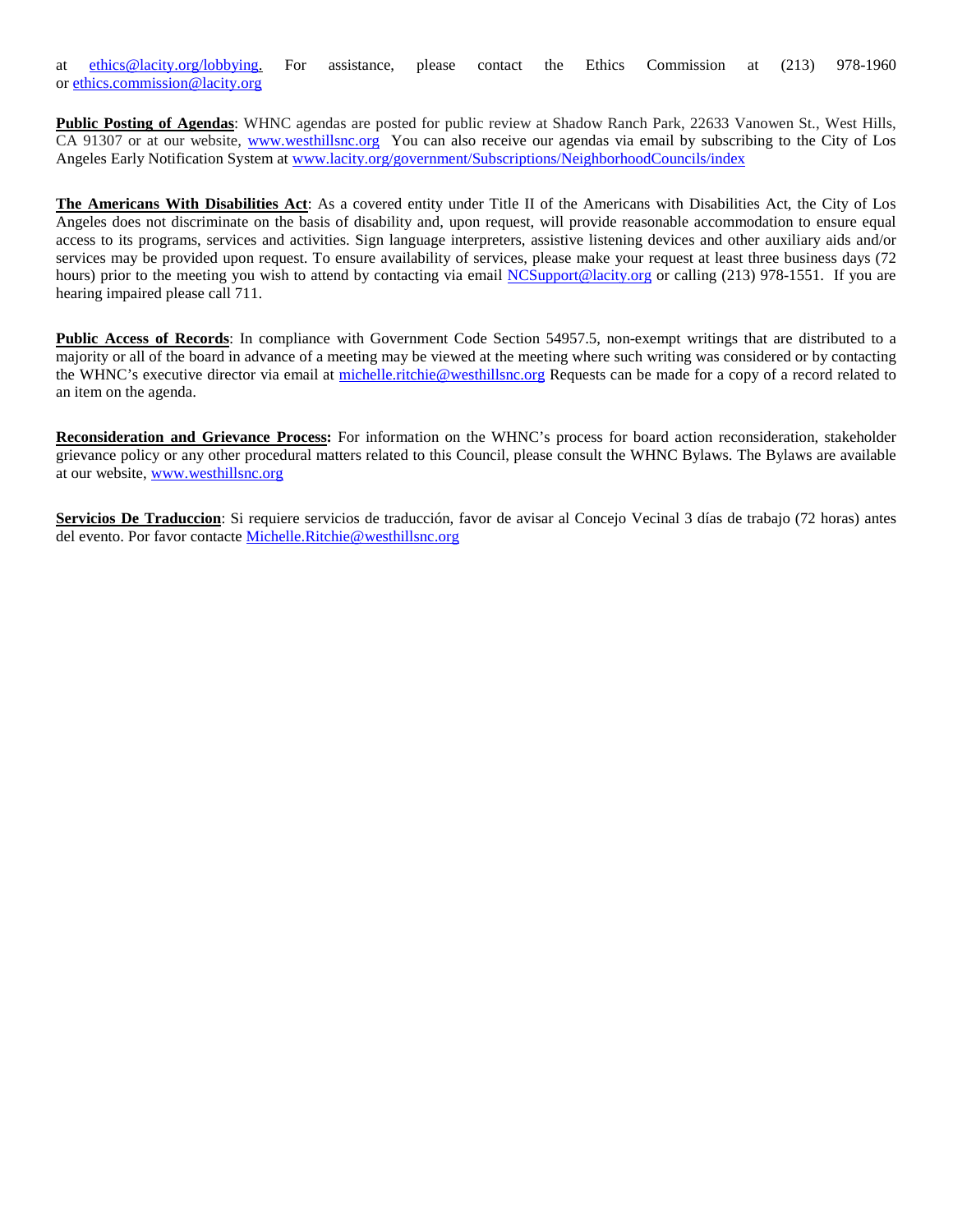ARTS, PARKS, HEALTH, EDUCATION, AND NEIGHBORHOODS COMMITTEE REPORT relative to implementing mandatory diversity, equity, inclusion, anti-bias, and gender expressions and gender training for all members of Los Angeles Neighborhood Councils.

Recommendations for Council action:

- 1. APPROVE the Department of Neighborhood Empowerment (DONE) and Civil and Human Rights, and Equity Department (CHRED) report and instruct the Departments to continue the implementation of mandatory diversity equity and inclusion training and anti-bias, gender expression and gender identity training for all members of Los Angeles Neighborhood Councils, as described in the March 8, 2022 DONE and CHRED joint report, attached to the Council file.
- 2. REQUEST the City Attorney, in consultation with the DONE and any other relevant department, to:
	- a. Prepare and present an Ordinance amending the Los Angeles Administrative Code (LAAC) to require Neighborhood Council board and committee members to complete the training on implicit bias developed for City employees in compliance with the Mayor's Executive Directive No. 27.
	- b. Prepare and present an Ordinance authorizing the DONE to promulgate all procedures, rules and regulations, as well as issue any directives or moratoriums necessary for the resolution of any challenges to current and future required trainings for Neighborhood Councils.
	- c. Prepare and present an Ordinance authorizing the DONE to amend Neighborhood Council bylaws to ensure that the bylaws comply with this instruction, the LAAC, or the Plan for a Citywide System of Neighborhood Councils.
	- d. Prepare and present an Ordinance authorizing the DONE to amend Neighborhood Council bylaws and to affix Neighborhood Council's bylaws amendments as necessary to promulgate any training procedures, rules or regulations promulgated by the Department.
- 3. FIND that the training rules and regulations shall take precedence over any inconsistent language in the Neighborhood Council's bylaws.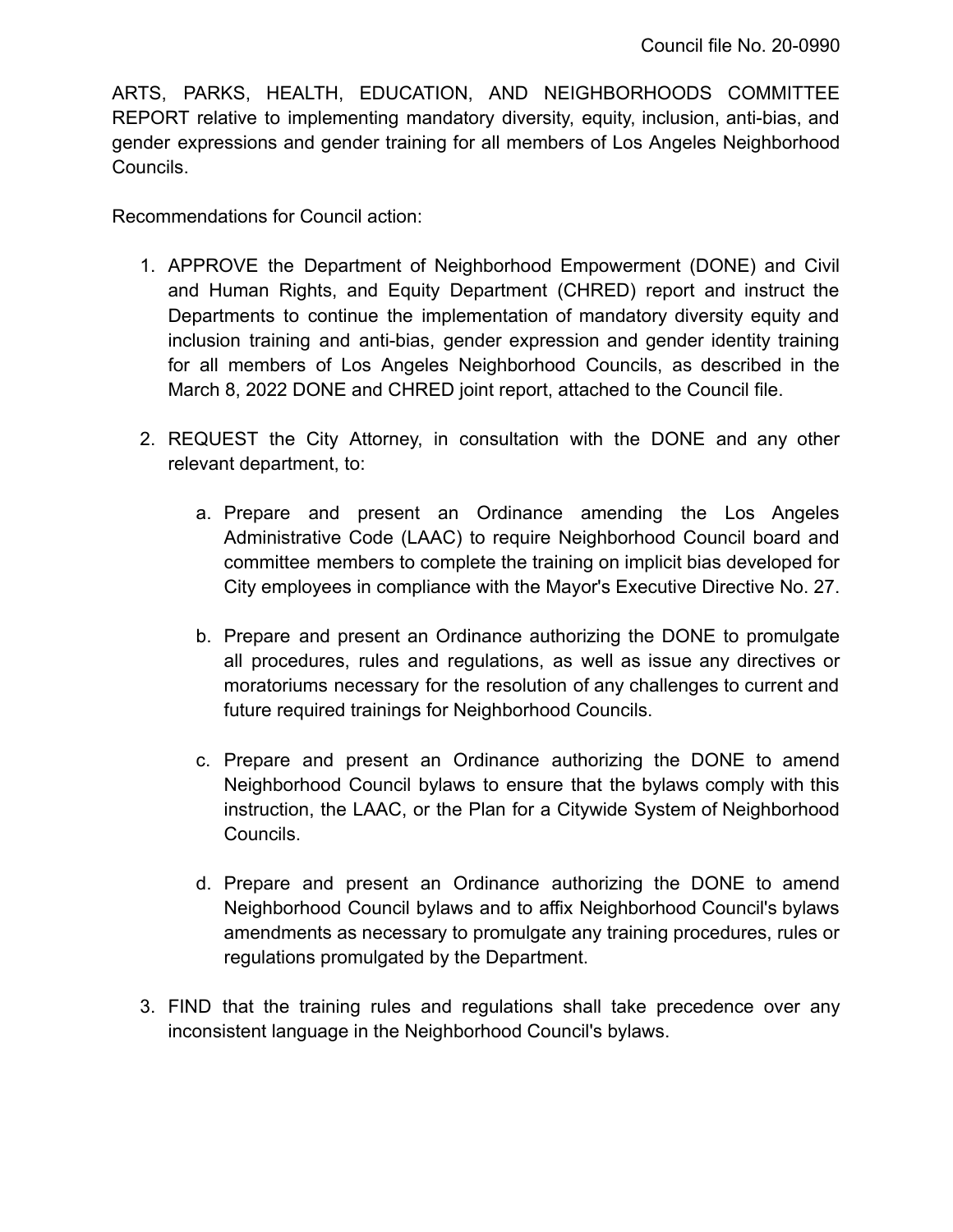4. INSTRUCT the DONE and the Office of the City Clerk to provide a report describing the training currently provided to the Neighborhood Council System, and recommending what training, if any, that should also be made mandatory by Ordinance.

Fiscal Impact Statement: The DONE and CHRED report that there is no fiscal impact to the General Fund.

Community Impact Statement: Yes

For:

Granada Hills North Neighborhood Council Sherman Oaks Neighborhood Council Eagle Rock Neighborhood Council Boyle Heights Neighborhood Council Downtown Los Angeles Neighborhood Council

For if Amended: Hollywood United Neighborhood Council Los Feliz Neighborhood Council

### Summary:

On April 26, 2022, your Committee considered the March 8, 2022 DONE and CHRED joint report relative to implementing mandatory diversity, equity, inclusion, anti-bias, and gender expressions and gender training for all members of Los Angeles Neighborhood Councils. The report attached to the Council file includes some background on the matter.

After providing an opportunity for public comment, the Committee moved to approve the recommendations reflected above. This matter is now forwarded to the Council for its consideration.

Respectfully Submitted,

ARTS, PARKS, HEALTH, EDUCATION, AND NEIGHBORHOODS COMMITTEE

| MEMBER  | <b>VOTE</b> |
|---------|-------------|
| LEE:    | <b>YFS</b>  |
| BONIN:  | <b>YFS</b>  |
| WFSSON: | <b>YFS</b>  |

EV 20-0990\_rpt\_aphen\_04-26-22

# **-NOT OFFICIAL UNTIL COUNCIL ACTS-**